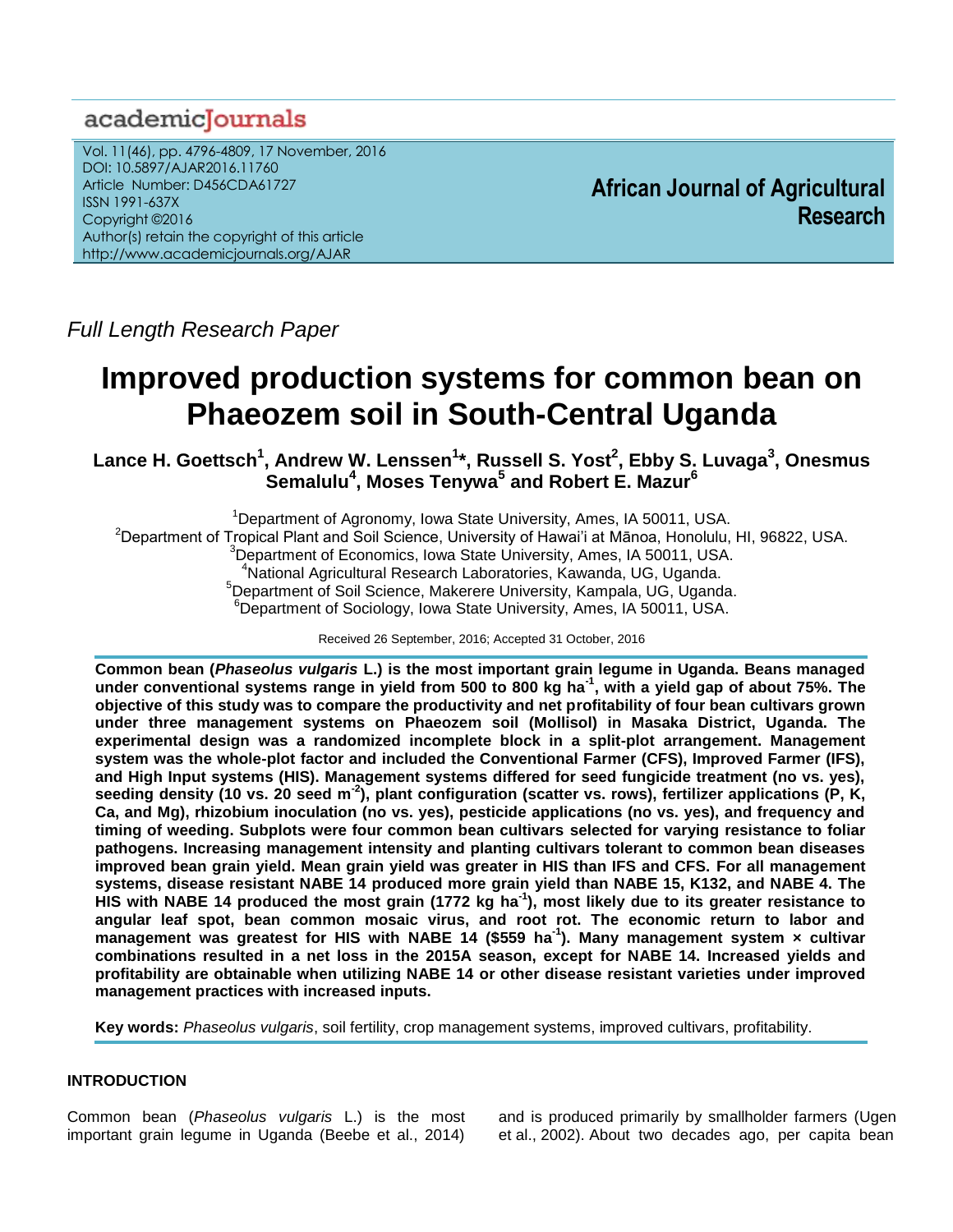consumption in Uganda exceeded 50 kg year<sup>-1</sup> in some regions (Wortmann et al., 1998a), but more recent countrywide consumption averages about 11 to 16 kg person<sup>-1</sup> year<sup>-1</sup> (Broughton et al., 2003). Although, the per capita consumption has decreased, the total demand is still increasing due to population growth (Kilimo Trust, 2012).

Bean yields and soil quality have declined in Uganda over the past two decades (Bekunda et al., 2002), partly due to increased cropping intensity and lack of longerterm bush fallow (Chianu et al., 2011). Beans managed under conventional systems are only producing 500 to 800 kg ha $^{-1}$ , on average, despite having a potential yield of up to 2500 kg ha<sup>-1</sup> (Bekunda et al., 2002; Broughton et al., 2003). Bean production in Uganda is low due to numerous constraints including poor agronomic practices, soil infertility, lack of seed from improved cultivars, moisture stress, weed competition, and damage caused by pests and diseases ( Sinclair and Vadez, 2012). Many farmers are currently looking for improved management systems to increase bean yields; however, there has been little research conducted on management systems that alleviate the aforementioned constraints. Agronomic practices that maximize bean production are not commonly used in Uganda even though some agronomic practices such as planting in rows and more frequent weeding can be implemented with minimal or no additional capital investment.

Fertilizer additions can overcome specific nutrient deficiencies, but fertilizers are expensive investments in sub-Saharan Africa, including rural Uganda, and most farmers use low levels or no fertilizer at all (Bekunda et al., 2002; Chianu et al., 2011; Lunze et al., 2012), contributing to further nutrient depletion of soil. Fertilizing bean can increase root growth providing improved access to soil water (Beebe et al., 2014) and nutrients. Soil testing of available nutrients is rarely done by smallholder farmers in sub-Saharan Africa but it is important to be aware of crop nutrient needs, especially nitrogen, phosphorus, and potassium, which are commonly deficient in these soils (Margaret et al., 2014; Sinclair and Vadez, 2012; Wortmann et al., 1998a).

Bean is generally considered to be a poor N fixer (Graham and Ranalli, 1997), but inoculation with appropriate *Rhizobium* species can increase grain yields in East Africa (Maingi et al., 2001). High levels of N fixation have been documented when the crop is not limited by other constraints (Giller et al., 1998; Amijee and Giller, 1998; Hardarson et al., 1993), and for that

reason it is very important to address low soil P to prevent severely reducing symbiotic nitrogen fixation (SNF) or limiting root expansion (Graham and Ranalli, 1997; Beebe et al., 2014). Adequate K is required for improved tolerance to drought stress, protection against biotic stresses, optimal growth and productivity (Oosterhuis et al., 2014), and as cropping intensifies and higher amounts of K are exported from the field (Mengel and Kirkby, 1980). Potassium is frequently removed in large amounts from fields in sub-Saharan Africa, because crop residues are typically removed from the field at harvest rather than incorporated or left on the soil surface (Giller et al., 2009), further worsening soil K availability (Oosterhuis et al., 2014). The addition of K can increase the competitiveness of bean and therefore may also be important for weed management (Ugen et al., 2002).

Additional constraints to bean production by smallholder farmers include strong negative effects of foliar disease on bean yield in South-Central Uganda. The application of foliar or seed-applied fungicides can decrease the impacts of diseases; however, the development and deployment of bean cultivars with improved host plant resistance to commonly occurring diseases has been one of the most important strategies to improving bean yield (Sinclair and Vadez, 2012). Cultivars that are disease resistant offer a form of protection to farmers who are less likely to be able to afford pesticides and pathogen-free seed (Graham and Ranalli, 1997).

Bekunda (2002) and Esilaba et al. (2005) expressed the need for farmers to reverse soil nutrient depletion through better management of their soils and cropping systems. The development of improved management systems that alleviate the aforementioned constraints is necessary to improve grain yield and profitability. The aim of this study was to compare bean productivity and profitability as influenced by management system and cultivar on Phaeozem soil in south central Uganda.

#### **MATERIALS AND METHODS**

#### **Experimental site**

The experimental site was located approximately 13 km northeast of Masaka, Central Region, Uganda (latitude 0° 15' 45.6228" S; longitude 31° 48' 49.8708" E; altitude 1253 m). The climate is tropical with a bimodal rainfall pattern (Jones et al., 2013). The March-June period, Rainy Season A, averages 465 mm, while the second rainy period, Rainy Season B, averages about 540 mm

\*Corresponding author. E-mail: alenssen@iastate.edu. Tel: +1 515-294-1060.

Author(s) agree that this article remain permanently open access under the terms of the Creative Commons Attribution License 4.0 [International](http://creativecommons.org/licenses/by/4.0/deed.en_US) License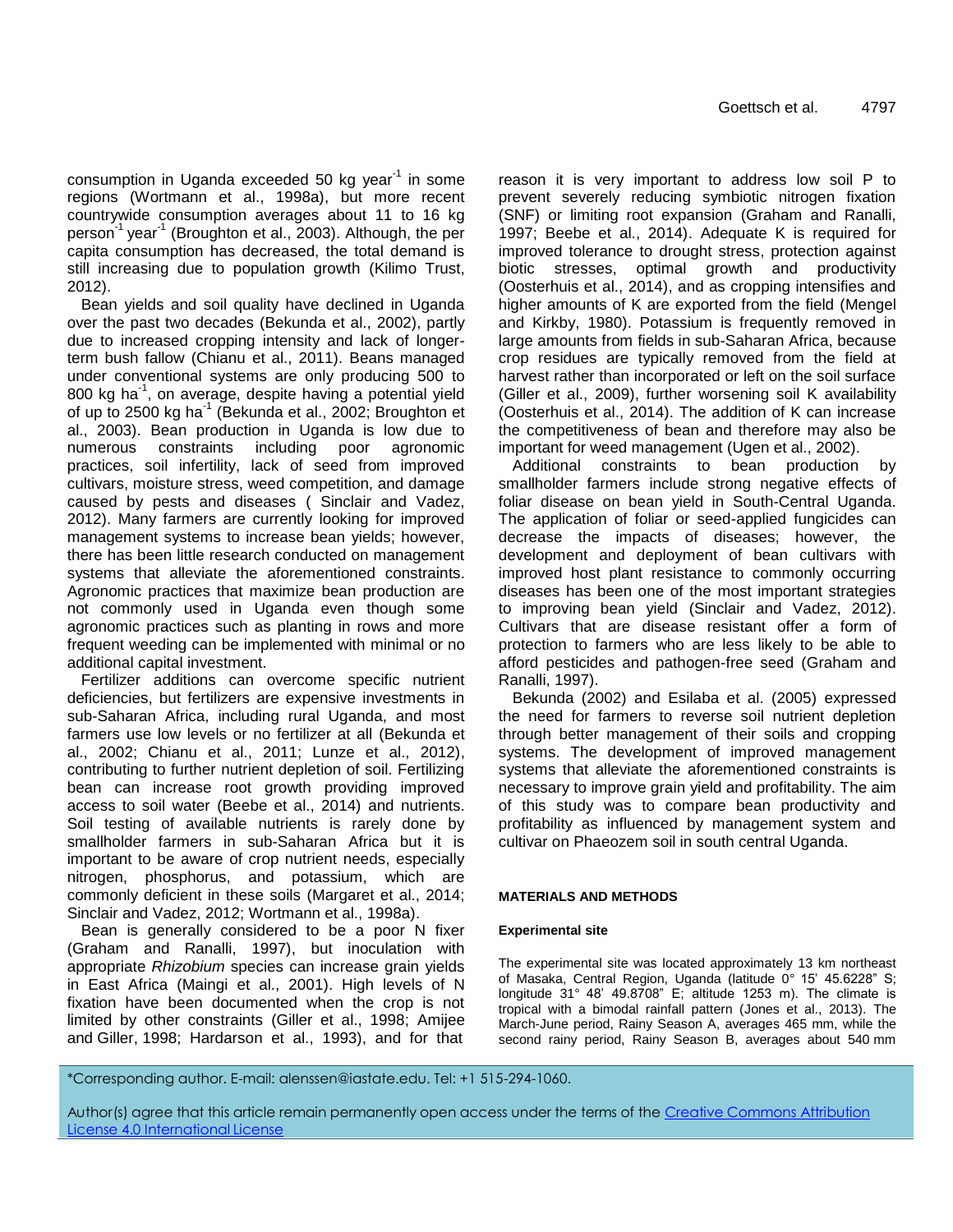| <b>Month</b>       |                          | Precipitation* (mm) |      | Precipitation*<br>(number of rainy days) | <b>Mean Precipitation</b><br>$(LT)$ (mm) | <b>Mean Temperature</b><br>(LT) (°C) |  |
|--------------------|--------------------------|---------------------|------|------------------------------------------|------------------------------------------|--------------------------------------|--|
|                    | 2014                     | 2015                | 2014 | 2015                                     | 1990-2012 avg.                           | 1990-2012 avg.                       |  |
| January            |                          | 3                   |      | 2                                        | 42                                       | 23.9                                 |  |
| February           |                          | 34                  |      | 4                                        | 44                                       | 24.9                                 |  |
| March              | $\overline{\phantom{0}}$ | 108                 |      | 8                                        | 96                                       | 24.5                                 |  |
| April              |                          | 364                 |      | 17                                       | 152                                      | 24.0                                 |  |
| May                | 394                      | 298                 | 18   | 15                                       | 129                                      | 23.2                                 |  |
| June               | 103                      | 50                  | 7    | 4                                        | 88                                       | 22.7                                 |  |
| July               | 77                       | ۰                   |      | ۰                                        | 83                                       | 22.3                                 |  |
| August             | 106                      |                     | 6    |                                          | 114                                      | 22.7                                 |  |
| September          | 97                       |                     | 8    |                                          | 118                                      | 22.9                                 |  |
| October            | 112                      |                     | 8    |                                          | 142                                      | 23.1                                 |  |
| November           | 69                       |                     | 9    |                                          | 111                                      | 23.5                                 |  |
| December           | 63                       |                     | 11   |                                          | 56                                       | 23.5                                 |  |
| March-June         | ٠                        | 820                 |      | 44                                       | 465                                      | 23.6                                 |  |
| August-December    | 447                      |                     | 42   |                                          | 541                                      | 23.1                                 |  |
| January - December | $\blacksquare$           |                     |      |                                          | 1175                                     | 23.4                                 |  |

**Table 1.** Monthly precipitation during the course of the study, long-term precipitation, and long-term temperature. LT is long term (1990-2012) mean for Uganda (World Bank Group, 2015).

\*Precipitation values recorded within 1 km of the experimental site, located 13 km NE of Masaka, Central Region, Uganda.

from August-December (Table 1). The soil at the location is called Liddugavu (black) in the local language, but is defined as a Phaeozem using the FAO-UNESCO soil legend and as a Hapludoll using USDA Soil Taxonomy (FAO, 1988; USDA NRCS, 1999). The soil at the experimental site was a sandy clay loam texture and formed from alluvial deposits. Prior to adding soil amendments, soil at the 0 to 15 cm depth had a pH range of 6.6 to 6.8, Mehlich3-P ranged from 20 to 30 mg  $kg<sup>-1</sup>$ , and organic matter ranged from 36 to 37 g kg-1 . Long term mean annual precipitation in Uganda is 1175 mm, with about 86% occurring during the two crop growing seasons (World Bank Group, 2015). Precipitation data for the specific research site were not available before this project. According to the landowner, prior to the initiation of this study, the site had been in a maize (*Zea mays* L.), bean, groundnut (*Arachis hypogaea* L.), banana (*Musa* × *paradisiaca* L.), and cassava (*Manihot esculenta* Crantz) intercrop.

#### **Experimental design**

The study was initiated in July 2014 and continued over two seasons, the second rainy season of 2014 (2014B), from the end of August through the beginning of December, and the first rainy season of 2015 (2015A), from the end of March through the middle of June. The experimental design was a randomized incomplete block in a split-plot arrangement. Management system was the whole-plot factor and included the Conventional Farmer System (CFS), Improved Farmer System (IFS), and High Input System (HIS) (Table 2). The subplots were four bush type common bean cultivars. Two cultivars, NABE 14 and NABE 15, were new and improved, and the other two, K132 and NABE 4, were conventional cultivars. The new cultivars were released 7 to 16 years later (2006 and 2010) than the older cultivars (1994 and 1999) and have

greater resistance to several bean diseases prevalent in the southcentral region of Uganda. Individual subplot size measured 6 × 4 m. There were four replications of each management system  $\times$  cultivar subplot combination, except for three subplots, which were excluded due to limited land availability. Replications were blocked perpendicular to the slope.

#### **Crop management practices**

Perennial crops and residual weeds from the previous rainy season were removed using a hand hoe more than one month prior to planting in the 2014B season. Ground agricultural limestone with 68.85% effective calcium carbonate equivalent (ECCE) containing 38% Ca, 0.29% Mg, 0.10% S, and 1.24% P was applied at 295 kg ha<sup>-1</sup> to supply Ca at 112 kg ha<sup>-1</sup>. Potassium was not applied in the 2014B season, because results from preliminary soil tests in January 2014 showed adequate levels (Liebenberg, 2002). Postharvest soil results showed available K was as low as 74 mg kg<sup>-1</sup> in some plots, therefore muriate of potash was broadcast by hand prior to tillage in the 2015A season at 112 kg  $K_2O$  ha<sup>-1</sup> in the IFS and HIS. One to two weeks prior to planting, tillage was conducted with a hand hoe to a depth of 15 to 20 cm. Beans planted in CFS were scatter planted at a density of 10 seeds  $m^2$ , while beans in IFS and HIS were planted in rows 50 cm wide with seeds planted every 10 cm, which resulted in the recommended planting density of 20 seeds m<sup>-2</sup> for both the IFS and HIS (Uganda Export Promotion Board, 2005). The 10 seeds  $m^2$  rate for the CFS was determined by extensive sampling of farmer bean fields in Masaka district, the previous rainy season (unpublished results).

Bean seeds were obtained from Community Enterprises Development Organization (CEDO, Rakai, Uganda). Seed for HIS were treated with VITAVAX® (Bayer CropScience, Research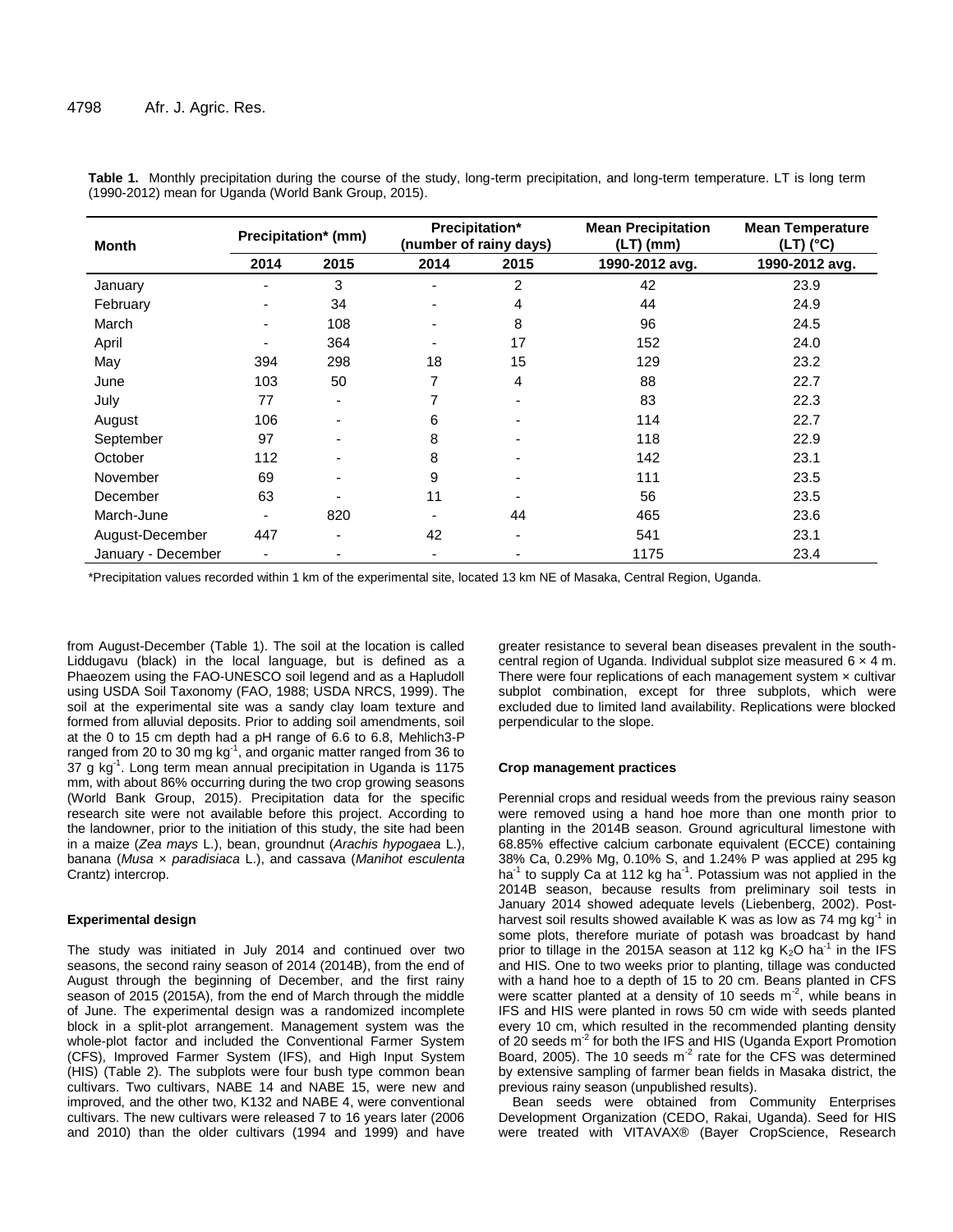**Table 2.** Agricultural inputs and management methods for each management system in the 2014B season and the 2015A season. 2014B is 2014 second rainy season, 2015A is 2015 first rainy season, CFS is Conventional Farmer System, IFS is Improved Farmer System, HIS is High Input System.

|                  | <b>Units</b>          |            | 2014B      |             | 2015A      |            |            |
|------------------|-----------------------|------------|------------|-------------|------------|------------|------------|
| <b>Property</b>  |                       | <b>CFS</b> | <b>IFS</b> | <b>HIS</b>  | <b>CFS</b> | <b>IFS</b> | <b>HIS</b> |
| Lime             | $kg$ ha <sup>-1</sup> | 0          | 295        | 295         | 0          | 0          | 0          |
| $P_2O_5$         | $kg$ ha <sup>-1</sup> | 0          | 34         | 34          | 0          | 45         | 45         |
| K <sub>2</sub> O | $kg$ ha <sup>-1</sup> | 0          | 0          | 0           | 0          | 112        | 112        |
| Vitavax          | applied               | No         | No         | Yes         | No         | No         | Yes        |
| Rhizobia         | applied               | No         | No         | Yes         | No         | No         | Yes        |
| <b>Planting</b>  | seeds $m-2$           | 10         | 20         | 20          | 10         | 20         | 20         |
| <b>Planting</b>  | method                | Scattered  | Rows       | <b>Rows</b> | Scattered  | Rows       | Rows       |
| Fungicide        | $g$ ha <sup>-1</sup>  | 0          | 0          | 458         | 0          | 0          | 458        |
| Insecticide      | $L$ ha <sup>-1</sup>  | 0          | 0          | 2.5         | 0          | 0          | 2.5        |
| Weeding          | frequency             | Twice      | Twice      | Weekly      | Twice      | Twice      | Weekly     |

\*Weeding was done by hand between plants and with a hand hoe between rows.

Triangle Park, NC) fungicide (carboxin). Seeds planted in HIS were inoculated with Mak-Bio-Fixer rhizobia obtained from Makerere University prior to planting. Before planting, triple superphosphate (0-46-0) was banded at 33.6 kg  $P_2O_5$  ha<sup>-1</sup> in IFS and HIS in the 2014B season and at 44.8 kg  $P_2O_5$  ha<sup>-1</sup> in these systems in the 2015A season. Bands were placed in hand dug furrows at a depth of 8 to 10 cm and covered with 2 to 4 cm of soil, similar to the technique described by Lunze et al. (2012). Beans were then placed at the recommended depth of 3 to 5 cm (Liebenberg, 2002; Amongi et al., 2014) before being covered with soil using a hand hoe. Beans were planted on 19 and 20 August during the 2014B season and 24 and 25 March during the 2015A season.

Formulated azoxystrobin was applied as a foliar fungicide at 458 g ha<sup>-1</sup> to HIS during both seasons. The fungicide was applied using a hand-pumped backpack sprayer in approximately 625 L  $H_2O$  ha<sup>-1</sup> at the early stages of R8 pod filling in the 2014B season and at the late stages of R7 pod formation in the 2015A season. Four days after applying the fungicide in the 2014B season, the insecticide cypermethrin was foliar-applied to HIS beans at 2.5 L ha $^{-1}$  with the same hand-pumped backpack sprayer in approximately 625 L  $H_2O$ ha<sup>-1</sup>. Control of aphids was not needed in the 2015A season, therefore cypermethrin was not applied.

Weeding was done by hand between plants and with a hand hoe between rows twice per season for CFS and IFS. The first weeding was done at V3 in the 2014B season and between V3 and V4 in the 2015A season. The second weeding occurred between R7 and R8 both seasons. Weeding was done weekly for HIS, using the same method, so that weeds were never competitive with beans.

#### **Crop and soil data collection**

Pre-amendment and post-harvest soil samples were collected at a depth of 0 to 15 cm from 12 subsamples collected from each replication of each whole-plot. Soil samples were analyzed for pH and electrical conductivity (EC) using the potentiometric method. Extractable Al (1-N KCl), organic matter (Walkley-Black C/0.58), and N (Kjeldahl) concentrations were determined by colorimetry. The cation exchange capacity (CEC) was calculated according to Brady and Weil (2007). After extraction with Mehlich-3, inductively

coupled plasma optical emission spectrometry (ICP-OES) was used for soil sample analysis of P, K, Mg, Ca, Na, Al, Mn, S, Cu, B, Zn, and Fe following extraction with Mehlich-3.

Phenological development stages were recorded weekly in each plot using the standard system developed for common bean (Van Schoonhoven and Pastor-Corrales, 1987). Briefly, V1 is emergence, V3 is first trifoliate leaf, V4 is third trifoliate leaf, R5 is preflowering, R6 is flowering, R7 is pod formation, R8 is pod filling, and R9 is physiological maturity. Between R8 and R9, aboveground crop biomass was determined by hand clipping five bean plants per plot. Biomass samples were oven-dried at 60°C for 7 days and then weighed. Yield, yield components, and extended plant height data were collected from all bean plants within the area harvested from each plot. The area harvested in CFS was selected by randomly placing two 1.0 m<sup>2</sup> quadrats in each plot (2.0 m<sup>2</sup> total). The IFS and HIS yield samples were determined from 2.0  $m^2$  in each plot. Stand density of bean at R9 stage was determined at harvest by counting the number of plants within each harvested area. Extended plant height was measured on every plant harvested, up to a maximum of ten plants per subplot. At harvest, all pods were hand-picked, counted, placed in a paper bag, and weighed. Pods were placed in an oven at 60°C until dry. Grain was shelled from pods by hand, counted, and weighed. The pod harvest index (PHI; dry weight of seed at harvest/dry weight of pod at harvest  $\times$  100), pod number per area (pods m<sup>-2</sup>), and seed number per pod (seeds pod<sup>-1</sup>) were computed as described by Beebe et al. (2013). Grain yields are reported at 100% dry matter.

Soil volumetric water content (VWC) was determined using a calibrated FIELDSCOUT® TDR 300 Soil Moisture Meter (Spectrum Technologies, Inc., Plainfield, IL). Sampling occurred weekly in each subplot at two points for each of the two depths, 7.5 and 20 cm.

The costs of production and market prices of beans were determined using local market prices for all agricultural inputs, except rhizobia, which was unavailable in the local market. Rhizobia inoculant was available at Makerere University; it was assumed that inoculation will occur every four seasons. The economic return to labor and management (ERLM) was based on land rental costs collected from farmers in the Masaka district. The market price of bean used in the analysis assumed beans were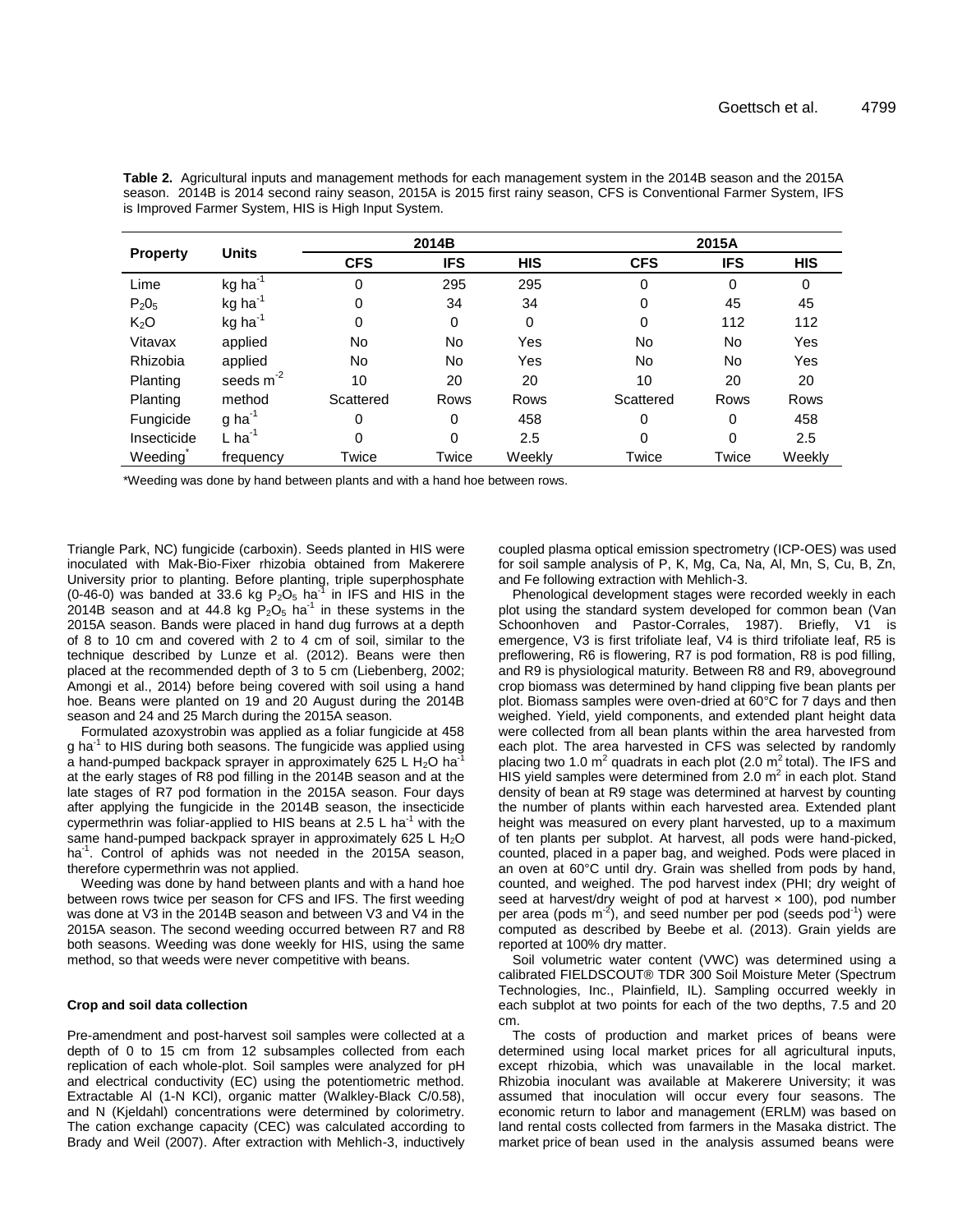sold immediately after harvest when farm gate prices ranged from 1500 to 1700 UGX kg<sup>-1</sup>, depending on the cultivar. The UGX to USD conversion rate used for this study was 3400 UGX = 1 USD.

#### **Statistical analysis**

Data were analyzed as a randomized incomplete block in a splitplot arrangement with management system as the whole-plot factor and bean cultivar as the subplot factor. Statistical analyses for yield, yield components, height, biomass, PHI, VWC, phenological, and economic data were performed with the GLIMMIX Procedure of SAS V9.4 (SAS Institute, 2013). Least squares means were generated for all variables when significant F values ( $P < 0.05$ ) were observed and then separated using the LINES option at *P* = 0.05. Soil data were analyzed using PROC GLM, which enabled us to separate means using the multiple mean comparison of the protected least significant difference. Differences among treatments were reported as significant at  $P = 0.05$  except for the phenological differences between treatments, which were reported as significant at *P* = 0.01. Management system, cultivar, rainy season, and weeks after planting (WAP) were treated as fixed effects. Replication, replication  $x$  management system, and cultivar  $x$  replication  $x$ management system were considered random effects.

# **RESULTS**

# **Climate**

Long-term mean annual precipitation for this region is 1175 mm, 86% of which occurs during the crop growing season (Table 1) (World Bank Group, 2015). Total precipitation during our study, July 2014 through June 2015, was 1381 mm, 18% greater than the long-term mean. Precipitation during the dry season months, July and again January through February, amounted to only 67% of the 22-year average for these months. However, the precipitation in April 2015 was 139% greater than that of the long-term average and the precipitation in May 2015 was 131% greater than that of the long-term average.

# **Soil**

The pre-amendment soil results did not show differences among management systems; however, there were greater levels of extractable Al, Cu, Fe, N, and Mn in the post-harvest soil compared to the pre-amendment soil (Table 3). Additionally, management systems differed for post-harvest soil copper concentration. The IFS had 7 and 10% more copper than HIS and CFS, respectively. The available P, K, and Ca were similar between management systems across both sampling dates despite receiving different amounts of each as soil amendments.

#### **Volumetric water content**

The VWC differed for rainy season and the interaction of rainy season  $\times$  depth. All other main effects and interactions were not significant. There was an interaction of rainy season x depth for VWC over two seasons. VWC differed for depth in both seasons. Mean VWC in the 2014B season was 0.20 and 0.23  $\text{cm}^3$  cm<sup>-3</sup> for 7.5 and 20 cm depth, respectively, while mean VWC in the 2015A season was 0.30 and 0.27  $\text{cm}^3$   $\text{cm}^3$  for 7.5 and 20  $\text{cm}$ depth, respectively. The 2014B season was wetter at 20 cm depth compared to 7.5 cm depth, while the reverse was true for the 2015A season.

#### **Bean development**

Phenological development of beans varied for cultivar, rainy season, weeks after planting (WAP), and the interaction of cultivar  $\times$  rainy season, cultivar  $\times$  WAP, rainy season  $\times$  WAP, and cultivar  $\times$  rainy season  $\times$  WAP (Figure 1). In the 2014B season, there was a trend for faster development of NABE 15, while the other cultivars developed more slowly, but at a similar rate to each other, and reaching maturity in 13 weeks. In the 2015A season, development rates were similar for the four cultivars, although maturity was reached in only 11 weeks (Figure 1).

# **Yield, yield components, height, biomass, and pod harvest index (PHI)**

At maturity (R9 stage), stand density of beans differed for management system, cultivar, and the interaction of cultivar  $\times$  rainy season (Table 4). NABE 14 was among the greatest for stand density both seasons while NABE 15 had the lowest density in both rainy seasons (Table 5).

Height of beans at harvest varied for cultivar, rainy season, and the interactions of management system x rainy season and cultivar  $\times$  rainy season (Table 4). In the 2014B season, beans had similar height under all management systems (Table 6). Conversely, beans in the 2015A season under HIS were taller than beans under CFS; height of beans in IFS was intermediate and not different from either the CFS or HIS. The NABE 14 and K132 were the tallest cultivars in the 2014B season and the 2015A season; NABE 15 was the shortest entry for both rainy seasons (Table 5).

Pod density of beans differed for management system, cultivar, rainy season, and the interactions of management system  $\times$  rainy season, cultivar  $\times$  rainy season, and management system  $\times$  cultivar  $\times$  rainy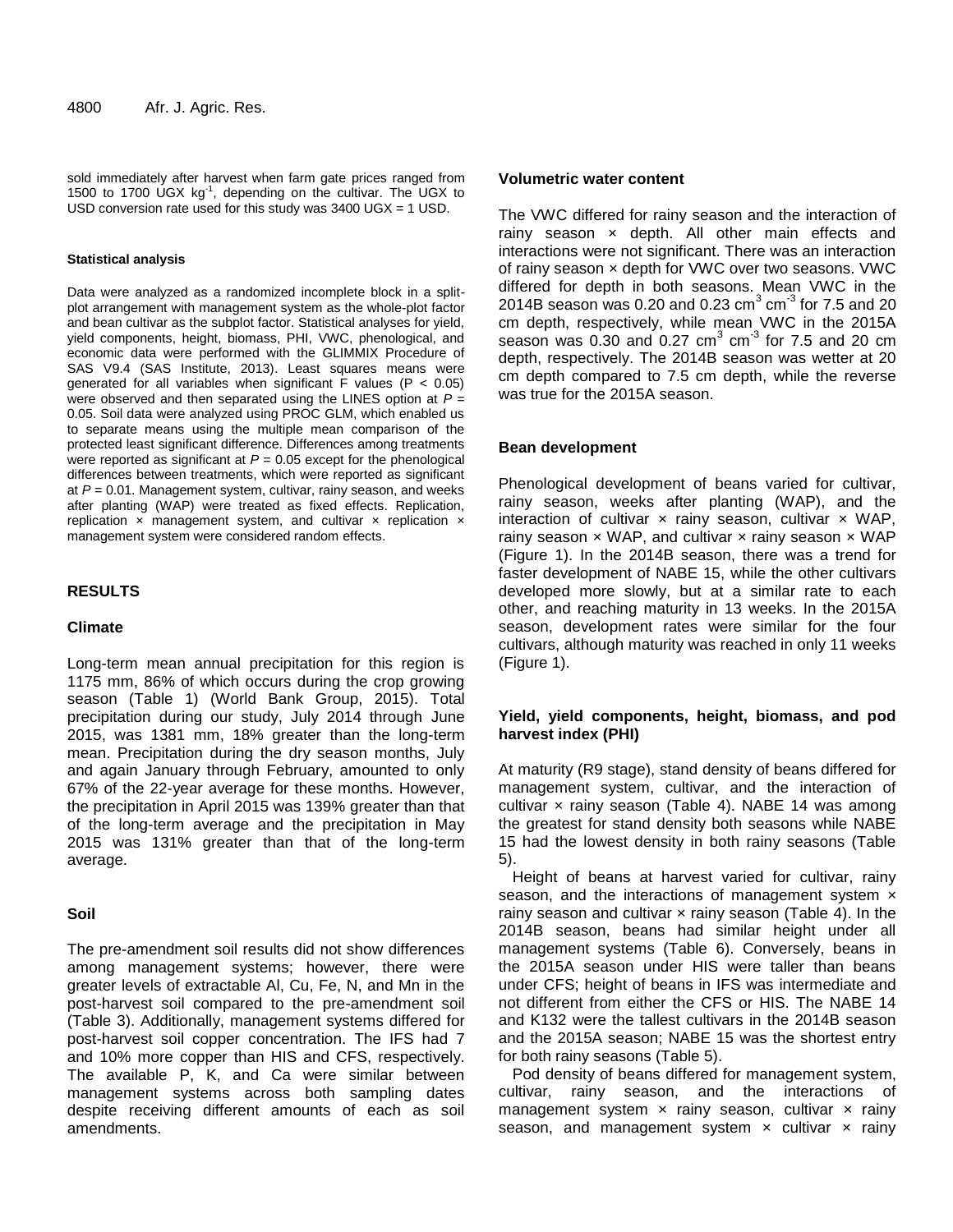**Table 3.** Pre-amendment and post-harvest soil (0 to 15-cm depth) nutrient concentrations, CEC, EC, organic matter, and base saturation results from the three common bean management systems. Soil collected from Masaka District, Uganda with collection period for Pre-amendment in July 2014 and post-harvest in December 2014. CFS is Conventional Farmer System, IFS is Improved Farmer System, HIS is High Input System.

| <b>Property</b>        | <b>Units</b>             |                  | <b>Pre-amendment</b> |                   |                    | <b>Post-harvest</b> |                  |  |
|------------------------|--------------------------|------------------|----------------------|-------------------|--------------------|---------------------|------------------|--|
|                        |                          | <b>CFS</b>       | <b>IFS</b>           | <b>HIS</b>        | <b>CFS</b>         | <b>IFS</b>          | <b>HIS</b>       |  |
| pH                     |                          | 6.7              | 6.6                  | 6.8               | 6.6                | 6.5                 | 6.5              |  |
| CEC                    | meq $100g^{-1}$          | 13               | 14                   | 14                | 15                 | 16                  | 15               |  |
| EC(S)                  | $\mu$ S cm <sup>-1</sup> | 77               | 86                   | 84                | 99                 | 100                 | 111              |  |
| Extr. Al               | meq $100g^{-1}$          | $0.014^{b}$      | $0.013^{b}$          | $0.015^{b}$       | $0.125^{a}$        | $0.125^{a}$         | $0.125^{a}$      |  |
| P                      | $mg kg^{-1}$             | 20               | 29                   | 30                | 27                 | 32                  | 27               |  |
| K                      | $mg kg^{-1}$             | 74               | 126                  | 101               | 89                 | 124                 | 101              |  |
| Mg                     | $mg kg^{-1}$             | $333^{ab}$       | 311 <sup>b</sup>     | 360 <sup>ab</sup> | $392^a$            | 348 <sup>ab</sup>   | $350^{ab}$       |  |
| Ca                     | $mg kg^{-1}$             | 1710             | 1828                 | 1850              | 1898               | 2058                | 1910             |  |
| Na                     | $mg kg^{-1}$             | 40 <sup>a</sup>  | $55^{\circ}$         | 51 <sup>a</sup>   | 11 <sup>b</sup>    | $45^{\circ}$        | $27^{ab}$        |  |
| AI                     | $mg kg^{-1}$             | 830              | 846                  | 854               |                    |                     |                  |  |
| Mn                     | $mg kg^{-1}$             | 340 <sup>b</sup> | $335^b$              | 354 <sup>b</sup>  | $467$ <sup>a</sup> | 460 <sup>a</sup>    | $473^a$          |  |
| S.                     | $mg kg^{-1}$             | 3                | 3                    | $\overline{2}$    | $\overline{2}$     | 3                   | 5                |  |
| Cu                     | mg $kg^{-1}$             | 2.9c             | 3.0c                 | 3.0 <sub>c</sub>  | 4.0 <sup>b</sup>   | $4.4^a$             | 4.1 <sup>b</sup> |  |
| B                      | $mg kg^{-1}$             | 0.5              | 0.5                  | 0.5               | 0.7                | 0.9                 | 0.7              |  |
| Zn                     | $mg kg^{-1}$             | 5.1              | 5.7                  | 5.2               | 6.4                | 6.6                 | 6.2              |  |
| Fe                     | $mg kg^{-1}$             | 97 <sup>b</sup>  | 97 <sup>b</sup>      | 97 <sup>b</sup>   | $132^a$            | $135^a$             | $134^a$          |  |
| N.                     | $\%$                     | $0.11^{b}$       | $0.12^{b}$           | $0.12^{b}$        | $0.16^{a}$         | $0.16^{a}$          | $0.16^{a}$       |  |
| <b>OM</b>              | $g kg^{-1}$              | 36               | 37                   | 36                | 38                 | 34                  | 36               |  |
| C: N                   | ratio                    | 18               | 18                   | 18                | 14                 | 12                  | 13               |  |
| <b>Base Saturation</b> | %                        | 90               | 90                   | 92                | 89                 | 88                  | 88               |  |

Means within property followed by the same letter, or no letter, are not different at P=0.05. OM as Walkley-Black C/0.58; other elements determined with ICP-OES following extraction with Mehlich-3. Extraction of exchangeable Al done with 1N KCl.



**Figure 1.** Weekly mean phenological stage of bean for four cultivars in (a) the 2014 Rainy Season B and (b) the 2015 Rainy Season A across three management systems, Masaka, Uganda.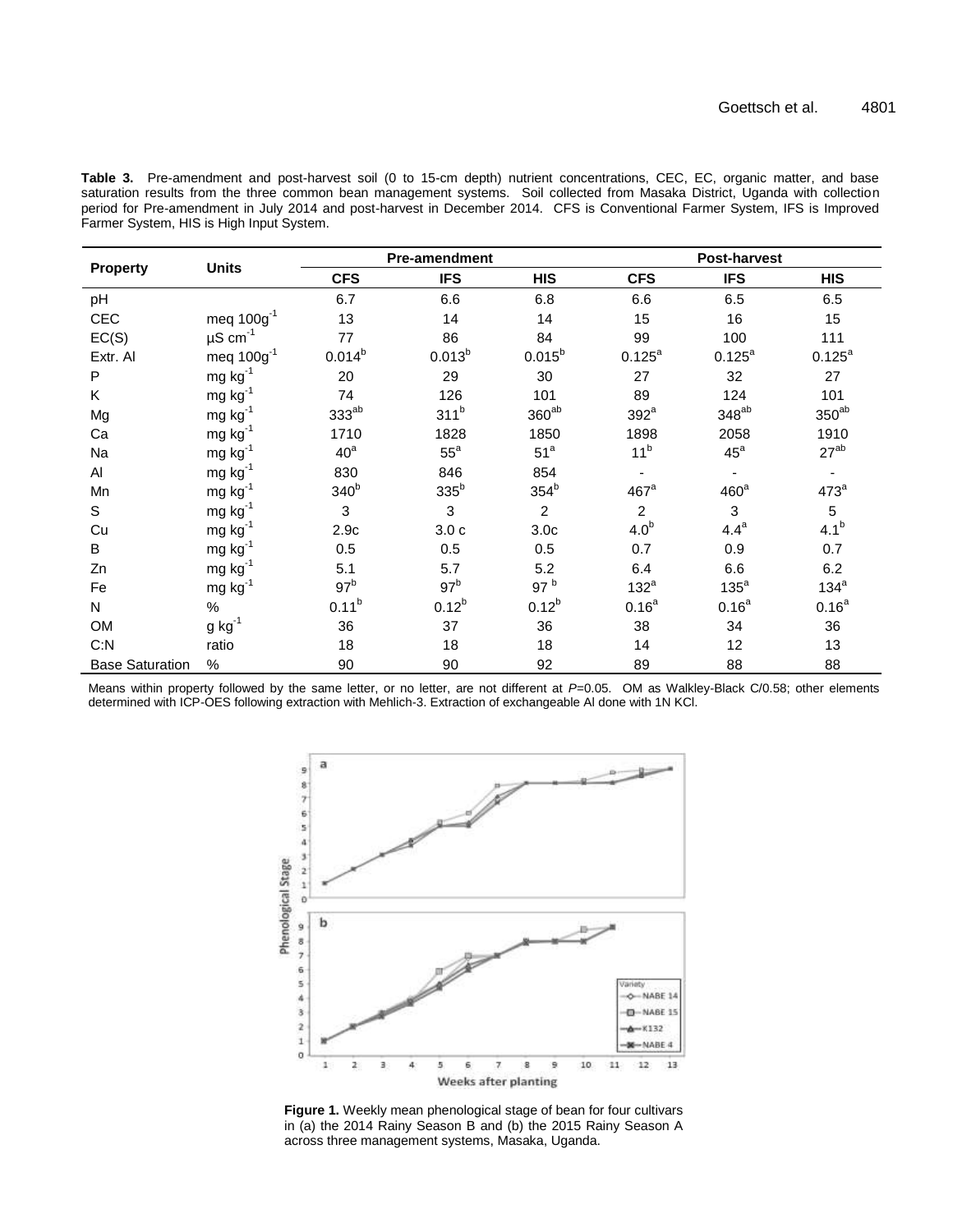#### 4802 Afr. J. Agric. Res.

| <b>Treatment</b>         | Plant<br>stand $(\text{\#m}^2)$<br>R9 | <b>Extended</b><br>plant height<br>(cm) | <b>Pods</b><br>$(\#m^{-2})$ | <b>Seed</b><br>$(Hpod^{-1})$ | Seed size<br>$(100 \text{ seed})$<br>weight, g) | <b>Biomass</b><br>$(g$ plant <sup>-1</sup> )<br><b>R8-R9</b> | Grain<br>$(kg ha-1)$     | Pod harvest<br>index (PHI) | <b>Economic return to</b><br>labor and management<br>(USD) |
|--------------------------|---------------------------------------|-----------------------------------------|-----------------------------|------------------------------|-------------------------------------------------|--------------------------------------------------------------|--------------------------|----------------------------|------------------------------------------------------------|
| <b>Management system</b> |                                       |                                         |                             |                              |                                                 |                                                              |                          |                            |                                                            |
| <b>CFS</b>               | 6 <sup>b</sup>                        | 29                                      | 40 <sup>b</sup>             | 2.9                          | 42.5                                            | 21                                                           | 593 <sup>b</sup>         | 76                         | 212                                                        |
| <b>IFS</b>               | 14 <sup>a</sup>                       | 31                                      | $67^{ab}$                   | 2.8                          | 38.7                                            | 16                                                           | $818^b$                  | 77                         | 124                                                        |
| <b>HIS</b>               | 16 <sup>a</sup>                       | 34                                      | $92^a$                      | 2.9                          | 43.7                                            | 18                                                           | $1275^a$                 | 75                         | 297                                                        |
| Cultivar                 |                                       |                                         |                             |                              |                                                 |                                                              |                          |                            |                                                            |
| NABE 14                  | 14 <sup>a</sup>                       | 36 <sup>a</sup>                         | 90 <sup>a</sup>             | 3.2                          | 41.7 <sup>ab</sup>                              | $22^a$                                                       | $1212^a$                 | 73 <sup>b</sup>            | $378^a$                                                    |
| NABE 15                  | 10 <sub>c</sub>                       | 23c                                     | $52^b$                      | 2.6                          | 37.8 <sup>b</sup>                               | $18^{ab}$                                                    | 668c                     | 81 <sup>a</sup>            | 79c                                                        |
| K132                     | 11 <sup>b</sup>                       | $34^{ab}$                               | 62 <sup>b</sup>             | 2.8                          | $43.1^a$                                        | 17 <sup>b</sup>                                              | $803^b$ c                | $74^{ab}$                  | $165^{\circ}c$                                             |
| NABE 4                   | 13 <sup>a</sup>                       | 32 <sup>b</sup>                         | 63 <sup>b</sup>             | 2.9                          | $43.9^{a}$                                      | 16 <sup>b</sup>                                              | 899 <sup>b</sup>         | 76 <sup>a</sup>            | 220 <sup>b</sup>                                           |
| Rainy season             |                                       |                                         |                             |                              |                                                 |                                                              |                          |                            |                                                            |
| 2014B                    | 12                                    | 38 <sup>a</sup>                         | 91 <sup>a</sup>             | 3.3                          | $44.5^{\circ}$                                  | $27^a$                                                       | 1318 <sup>a</sup>        | 76                         | $466^a$                                                    |
| 2015A                    | 12                                    | $25^{\rm b}$                            | 42 <sup>b</sup>             | 2.5                          | 38.8 <sup>b</sup>                               | $9^{\rm b}$                                                  | $473^b$                  | 76                         | $-44^b$                                                    |
| Significance             | $\blacksquare$                        | $\blacksquare$                          | $\overline{\phantom{a}}$    | P > F                        | $\overline{\phantom{a}}$                        | $\overline{\phantom{a}}$                                     | $\overline{\phantom{a}}$ | $\overline{\phantom{a}}$   | $\sim$                                                     |
| System (S)               | $***$                                 | <b>NS</b>                               | $\pmb{\star}$               | <b>NS</b>                    | <b>NS</b>                                       | NS                                                           | $\pmb{\ast}$             | <b>NS</b>                  | <b>NS</b>                                                  |
| Cultivar (C)             | $***$                                 | $***$                                   | $***$                       | $***$                        | $\star$                                         | $\star$                                                      | $***$                    | $\star$                    | $***$                                                      |
| $S \times C$             | <b>NS</b>                             | <b>NS</b>                               | <b>NS</b>                   | <b>NS</b>                    | <b>NS</b>                                       | <b>NS</b>                                                    | <b>NS</b>                | <b>NS</b>                  | <b>NS</b>                                                  |
| Rainy season (R)         | <b>NS</b>                             | $***$                                   | $***$                       | $***$                        | $***$                                           | $***$                                                        | $***$                    | <b>NS</b>                  | ***                                                        |
| $S \times R$             | <b>NS</b>                             | $^{\star\star}$                         | $\pmb{\star}$               | <b>NS</b>                    | <b>NS</b>                                       | $***$                                                        | $***$                    | <b>NS</b>                  | ***                                                        |
| $C \times R$             | $***$                                 | $***$                                   | $***$                       | $***$                        | <b>NS</b>                                       | $***$                                                        | $***$                    | <b>NS</b>                  | $***$                                                      |
| $S \times C \times R$    | <b>NS</b>                             | <b>NS</b>                               | $\star$                     | <b>NS</b>                    | <b>NS</b>                                       | <b>NS</b>                                                    | $\star$                  | <b>NS</b>                  | $\star$                                                    |

**Table 4.** Yield, yield components, height, biomass, pod harvest index (PHI), and net profit/loss for four bean cultivars in three management systems for two rainy seasons, Masaka, Uganda.

Means within treatment and column followed by the same letter, or no letter, are not different at *P*=0.05.\*, \*\*, \*\*\*, and NS indicate statistical significance at *P* ≤ 0.05, 0.01, 0.001, and not significant, respectively. CFS is Conventional Farmer System, IFS is Improved Farmer System, HIS is High Input System. 2014B is 2014 second rainy season, 2015A is 2015 first rainy season.

season (Table 4). In the 2014B season, pod density increased with increasing input level (Figure 2). In the 2015A season, this same trend occurred with NABE 14 and K132. Conversely, in the 2015A season, pod density of NABE 15 and

NABE 4 did not increase with increasing input levels. The interaction of management system × cultivar was not significant in the 2014B season though this interaction was significant in the 2015A season. Cultivars did not differ for pod density within management systems in the 2014B season. Conversely, in the 2015A season, cultivars differed among management systems for pod density. NABE 14 produced more pods m-2 than all other cultivars within each management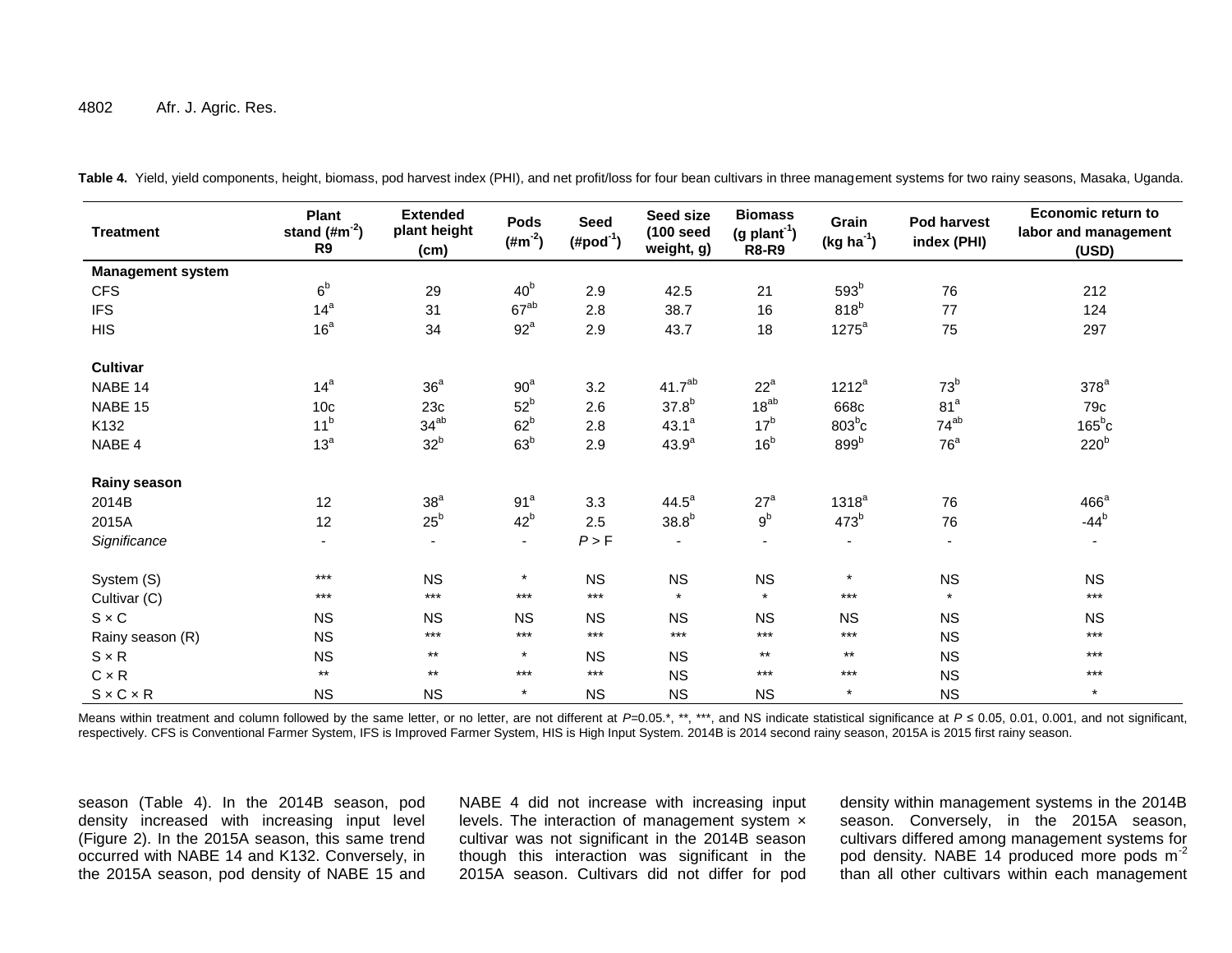| <b>Parameter</b>                       | 2014B             | 2015A            |
|----------------------------------------|-------------------|------------------|
| Plant stand (#m <sup>-2</sup> ) R9     |                   |                  |
| NABE 14                                | $13^a$            | $14^a$           |
| NABE 15                                | 10 <sup>b</sup>   | 10 <sup>c</sup>  |
| K <sub>132</sub>                       | 12 <sup>a</sup>   | 10 <sup>c</sup>  |
| NABE 4                                 | 13 <sup>a</sup>   | 13 <sup>b</sup>  |
| Height (cm)                            |                   |                  |
| NABE 14                                | 39 <sup>a</sup>   | 34 <sup>a</sup>  |
| NABE 15                                | 32 <sup>b</sup>   | 15 <sup>c</sup>  |
| K132                                   | 38 <sup>a</sup>   | $29^a$           |
| NABE 4                                 | 41 <sup>a</sup>   | 23 <sup>b</sup>  |
| Seed $(\#pod^{-1})$                    |                   |                  |
| NABE 14                                | 3.3 <sup>ab</sup> | $3.1^a$          |
| NABE 15                                | 3.3 <sup>ab</sup> | 1.9 <sup>c</sup> |
| K132                                   | 3.0 <sup>b</sup>  | 2.6              |
| NABE 4                                 | $3.5^{\circ}$     | $2.3^b$          |
| Biomass (g plant <sup>-1</sup> ) R8-R9 |                   |                  |
| NABE 14                                | 26                | 18 <sup>a</sup>  |
| NABE 15                                | 30                | $5^{\rm b}$      |
| K <sub>132</sub>                       | 26                | 8 <sup>b</sup>   |
| NABE 4                                 | 27                | 6 <sup>b</sup>   |

Table 5. Interaction of cultivar x rainy season for plant stand density, height, seed number, and aboveground biomass of bean at maturity (R9) for two seasons. 2014B is 2014 second rainy season, 2015A is 2015 first rainy season.

Means within measured variable and rainy season followed by the same letter, or no letter, are not different at *P*=0.05.

Table 6. Interaction of management system x rainy season for height and biomass of bean for two seasons. CFS is Conventional Farmer System, IFS is Improved Farmer System, HIS is High Input System. 2014B is 2014 Rainy Season B, 2015A is 2015 is Rainy Season B.

| <b>Parameter</b>                       | 2014B               | 2015A           |
|----------------------------------------|---------------------|-----------------|
| Height (cm)                            |                     |                 |
| <b>CFS</b>                             | 37                  | 22 <sup>b</sup> |
| <b>IFS</b>                             | 39                  | $23^{ab}$       |
| <b>HIS</b>                             | 37                  | 30 <sup>a</sup> |
| Biomass (g plant <sup>-1</sup> ) R8-R9 |                     |                 |
| <b>CFS</b>                             | $\frac{32^a}{25^b}$ | 9               |
| <b>IFS</b>                             |                     | 7               |
| <b>HIS</b>                             | 24 <sup>b</sup>     | 11              |

Means within parameter and rainy season followed by the same letter, or no letter, are not different at *P*=0.05.

system in the 2015A season while NABE 15 had the least or was among the least for pod density within each

management system.

Seed number pod<sup>-1</sup> varied for cultivar, rainy season,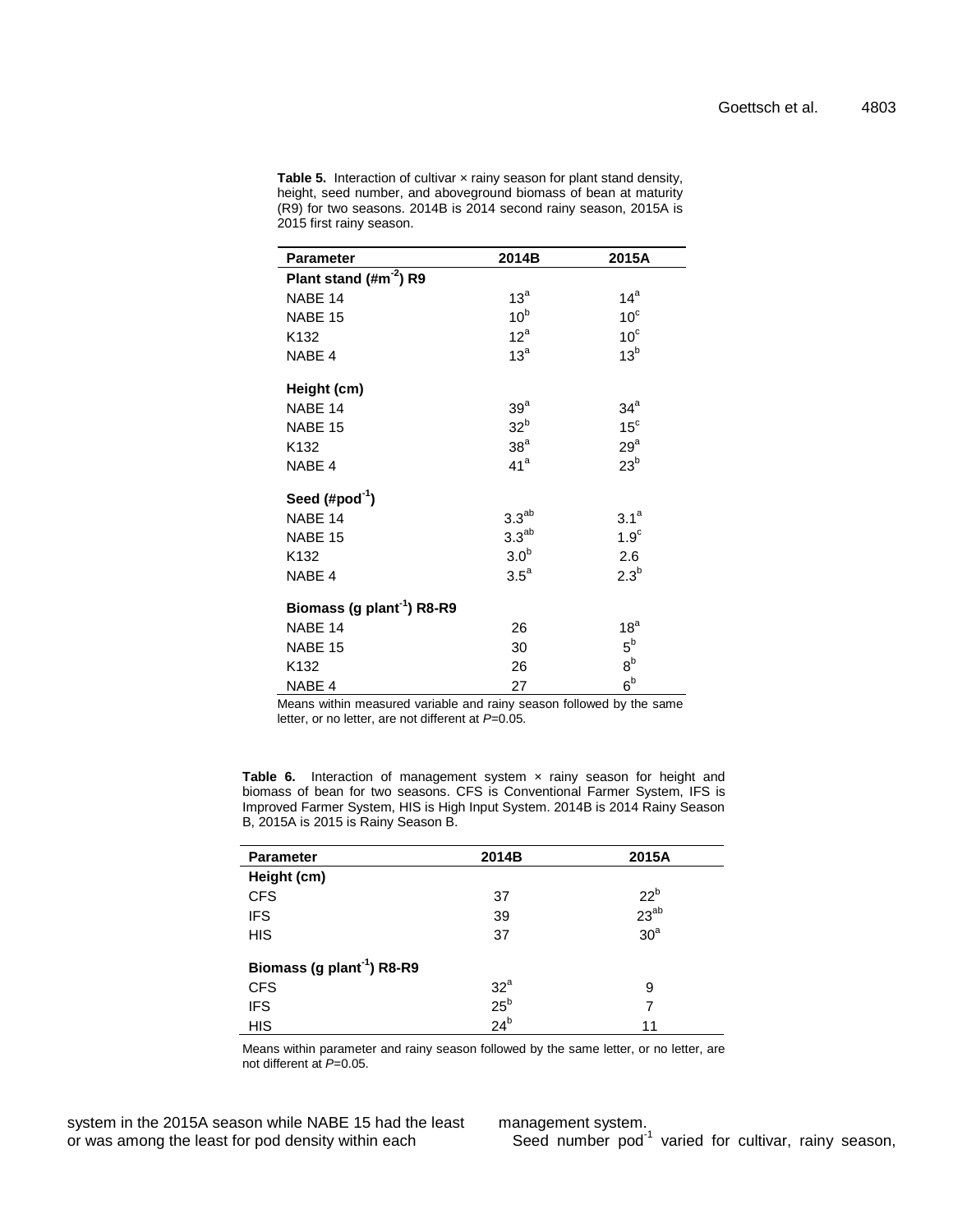

**Figure 2.** Interaction of management system x cultivar x rainy season for (a) pod density and (b) grain yield of beans. Management systems include the Conventional Farmer System (CFS), Improved Farmer System (IFS), and High Input System (HIS). 2014B is 2014 Rainy Season B, 2015A is 2015 Rainy Season A. Cultivar means within system and rainy season followed by the same lowercase letter, or no letter, are not different at P=0.05. System × rainy season combinations followed by the same uppercase letter are not different at *P*=0.05.

and the interaction of cultivar  $\times$  rainy season (Table 4). Seed number pod $1$  varied for cultivar both rainy seasons (Table 5). NABE 14 produced more seeds pod $^{-1}$  than the other cultivars while NABE 15 generally produced fewer seeds pod<sup>-1</sup> than the other cultivars. The 100-seed weight varied for cultivar and rainy season, however, all interactions were non-significant (Table 4). Management system did not influence 100-seed weight. However, seed weight across management systems in the 2014B season was 15% greater than for the 2015A season. K132 and NABE 4 produced the heaviest seeds,

weighing 14 and 16% greater than NABE 15, respectively.

Aboveground biomass (g plant<sup>-1</sup>) varied for cultivar, rainy season, and the interactions of management system  $\times$  rainy season and cultivar  $\times$  rainy season (Table 4). In the 2014B season, beans in CFS accumulated 28 and 33% greater biomass than beans under IFS and HIS, respectively; differences were not significant among management systems for biomass in the 2015A season (Table 6). The interaction of cultivar  $\times$  rainy season was not significant in the 2014B season; however, this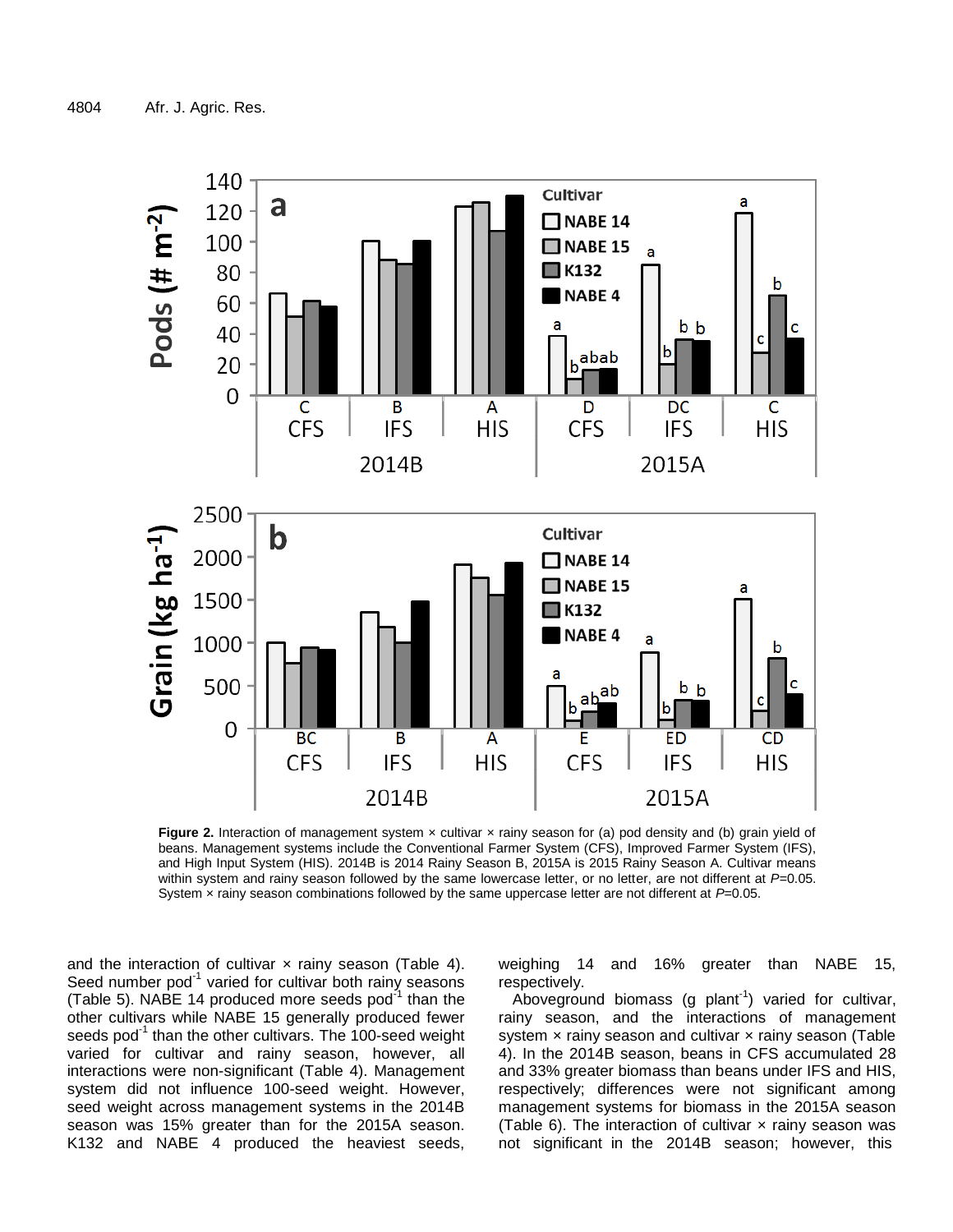

**Figure 3.** Interaction of management system x cultivar x rainy season for return to labor and management of beans. Management systems include the Conventional Farmer System (CFS), Improved Farmer System (IFS), and High Input System (HIS). 2014B is 2014 Rainy Season B, 2015A is 2015 Rainy Season B. Cultivar means within system and rainy season followed by the same lowercase letter, or no letter, are not different at *P*=0.05. System x rainy season combinations followed by the same uppercase letter are not different at *P*=0.05.

interaction was significant in the 2015A season (Table 5). In the 2015A season, NABE 14 accumulated 260, 125, and 200% greater biomass than NABE 15, K132, and NABE 4, respectively.

Grain yield differed for management system, cultivar, rainy season, and the interactions of management system  $x$  rainy season, cultivar  $x$  rainy season, and management system  $\times$  cultivar  $\times$  rainy season (Table 4). In the 2014B season, grain yield increased with increasing input level (Figure 2). In the 2015A season, this same trend occurred with NABE 14 and K132. However, for this rainy season, grain yield of NABE 15 and NABE 4 did not increase with increasing input levels. In the 2014B season, yields were similar among cultivars within each of the three management systems. In the 2015A season, NABE 14 produced greater yields than the other three cultivars within IFS and HIS, while NABE 4 and NABE 15 produced among the lowest grain yields in these management systems. NABE 14 produced 444% greater yield than NABE 15 under CFS in the 2015A season. The PHI varied for cultivar but no other treatment factor or interaction was significant (Table 4). The PHI for NABE 15 was 11% greater than for NABE 14, but was not different from the other two cultivars.

#### **Economic analysis**

Cultivar, rainy season, and the interactions of management system  $\times$  rainy season, cultivar  $\times$  rainy season, and management system  $\times$  cultivar  $\times$  rainy season influenced economic return to labor and management (ERLM) (Table 4). However, management system and the interaction of management system  $\times$ cultivar did not influence the ERLM. In the 2014B season, net profit was the greatest for HIS (Figure 3). In the 2015A season, CFS realized greater profits than IFS, while HIS was intermediate and did not differ from CFS or IFS. In the 2014B season, net profits were similar among cultivars within CFS, but differed for IFS and HIS. Of the four cultivars tested in the HIS in the 2014B season, NABE 14, NABE 15, and NABE 4 realized greater profits than K132. Over both seasons, NABE 14 remained profitable in all six management system  $\times$  cultivar  $\times$  rainy season combinations and showed greater positive returns than other cultivars. In the 2015A season, NABE 15 realized the highest net loss in each management system; NABE 14 produced \$200, \$406, and \$678 ha<sup>-1</sup> greater profits than NABE 15 within CFS, IFS, and HIS, respectively. About 58, 88, and 90% of the total cost of production were from agricultural inputs in CFS, IFS, and HIS, respectively (results not presented).

#### **DISCUSSION**

#### **Climate, volumetric water content, and bean development**

Precipitation during the 2014B season was normal and all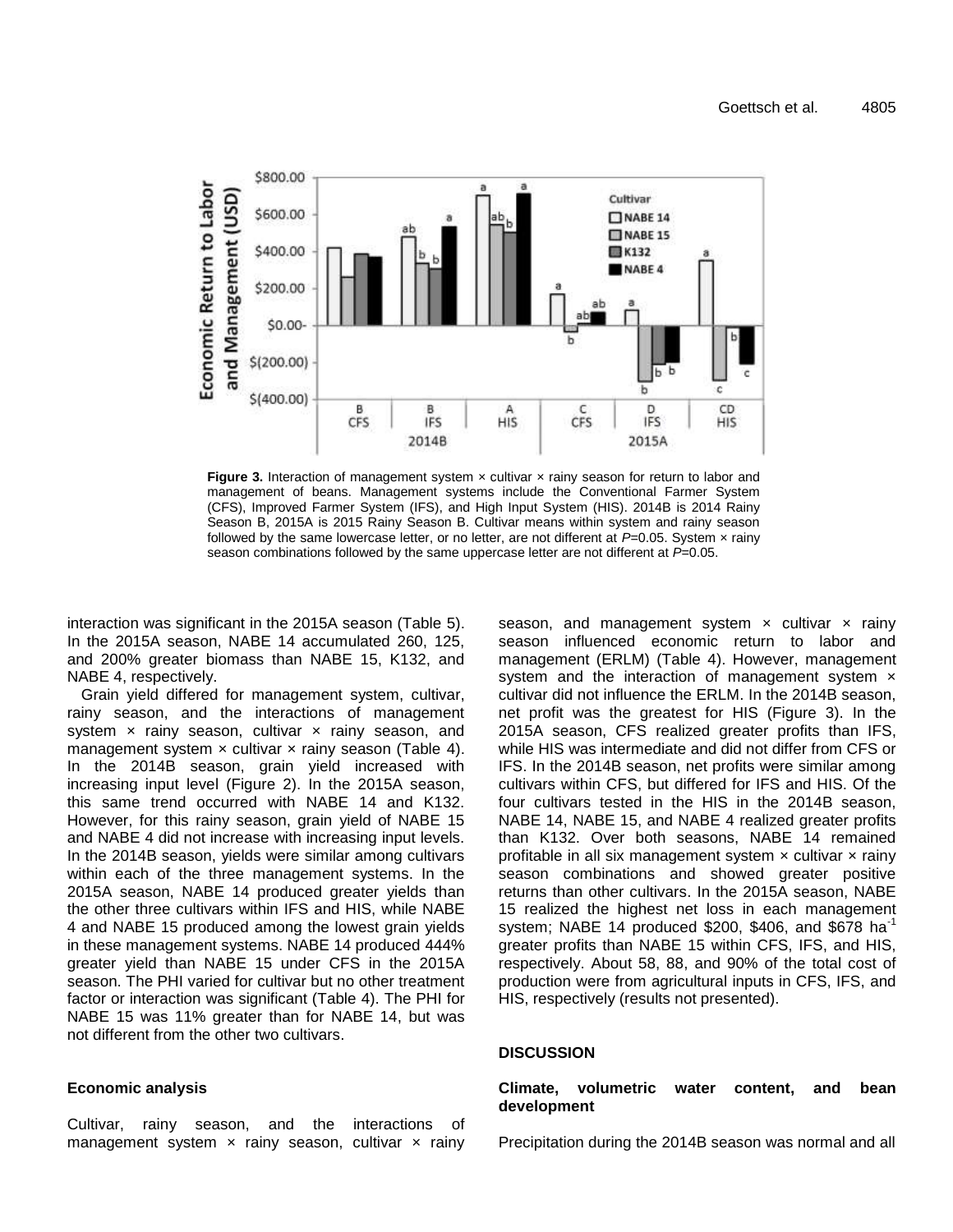other environmental conditions were suitable for good growth of beans; however, precipitation during the 2015A season was abnormally intense and frequent, resulting in unusually long periods of high VWC in the early part of the growing season. The increase in soil VWC may have led to the greater frequency of diseases (results not presented) and damping-off (Athanase et al., 2013) in the 2015A season, which appeared to be related to the reduction in R9 plant stands and overall lower grain yield compared to the 2014B season (Figure 2). It was also believed that the VWC would increase with increased management level, because IFS and HIS had greater planting density, which enabled them to canopy quicker and therefore prevent soil water loss through evaporation; however, significant differences were not observed. The differences in phenological development between cultivars at each date were likely due to the differences in maturity groups between the four cultivars. NABE 15 was a short maturity cultivar, while K132 was an intermediate, and NABE 14 and NABE 4 were long maturity cultivars.

# **Management and cultivar selection**

Farmers prefer to plant common bean on Phaeozem soil (Liddugavu in the local language) if it is available because they recognize that this soil is generally more fertile than other soils, providing a better growing environment for beans. Because the Liddugavu soil type is considered fertile, these soils typically receive little or no fertilizer applications for bean production under current management systems used by farmers. As a result, bean yield on this soil is still much lower than its potential.

Beans were planted at an increased density to promote faster canopy closure which decreases soil water evaporative losses, shades out weeds, and captures more light. We replanted beans on the same plots in the second season to develop a better understanding of nutrient carry-over effects. Doing this also allowed us to determine yield response of improved management systems in a bean-bean rotation which many smallholder farmers are now practicing due to limited land resources (Ampofo et al., 2001).

Bush-type bean cultivars were employed in this study because these cultivars are the most prevalent type in the region. Three of the four cultivars (K132, NABE 4, and NABE 15) in this study were the most popular cultivars grown in Uganda. NABE 14 was included in this study because it was a newer cultivar with tolerance to low soil fertility and resistance to angular leaf spot (*Phaeoisariopsis griseola*) (ALS), bean common mosaic virus (*Potyvirus* spp*.*) (BCMV), and root rots (*Fusarium* 

*solani* f. sp. *phaseoli*). Therefore, this cultivar should have better yield potential under greater disease pressure. The beneficial effects of host plant resistance to foliar and root diseases in NABE 14 were apparent in the abnormally wet 2015A season. To our surprise, NABE 15 grain yields were very poor for a newly released cultivar, especially during the 2015A season. Not all new and improved cultivars perform well under every environment and we suggest that multiple cultivars be included in subsequent cropping systems studies. NABE 15 and the older cultivars, K132 and NABE 4, likely produced lower yields than NABE 14 because they are susceptible to root rot, which was observed in the wet 2015 Rainy season A.

# **Agricultural inputs and soil nutrient status**

Potassium fertilizer was not applied in the 2014B season, because preliminary soil data showed extractable K was adequate for bean production. However, mid-season, pre-amendment soil nutrient results became available that documented soil was deficient in both P and K. Determining fertilizer application was challenging, because very little work has been done on fertilizer recommendations for common bean in Uganda, especially for individual soil types within different regions of the country (Benson et al., 2013). Additional studies should develop recommendations for fertilizer application rates based on test values within each region of Uganda, because current recommendations broadly recommend fertilizer rates for entire regions or soil types irrespective of management history or actual nutrient status.

Nitrogen can be supplied to beans by N fixation following inoculation of seeds with appropriate *Rhizobium*  spp., offering a cost effective alternative to N fertilizers (Hardarson and Atkins, 2003) or soil mining. Even with good N fixation, several reports suggest that beans may be nitrogen limited without supplemental nitrogen application (Liebenberg, 2002; Wortmann et al., 1998b). We inoculated seeds prior to planting in HIS and did not apply nitrogen, because beans can fix nitrogen at rates  $g$ reater than 100 kg ha<sup>-1</sup> under optimum conditions (Graham and Ranalli, 1997; Hardarson and Atkins, 2003). Optimum conditions generally occur under P fertilization and liming, which is appropriate to ameliorate low pH or Ca deficiency (Giller et al., 1998; Lunze et al., 2012; Wortmann et al., 1998b). Management practices and inputs were done to optimize conditions for N fixation in HIS by applying lime (38% Ca) and P fertilizer. Nitrogen deficiency was only noted in one HIS plot, suggesting nitrogen needs were not limiting following rhizobia inoculation. Even though both improved management systems received P and lime applications, the post-harvest soil results unexpectedly showed no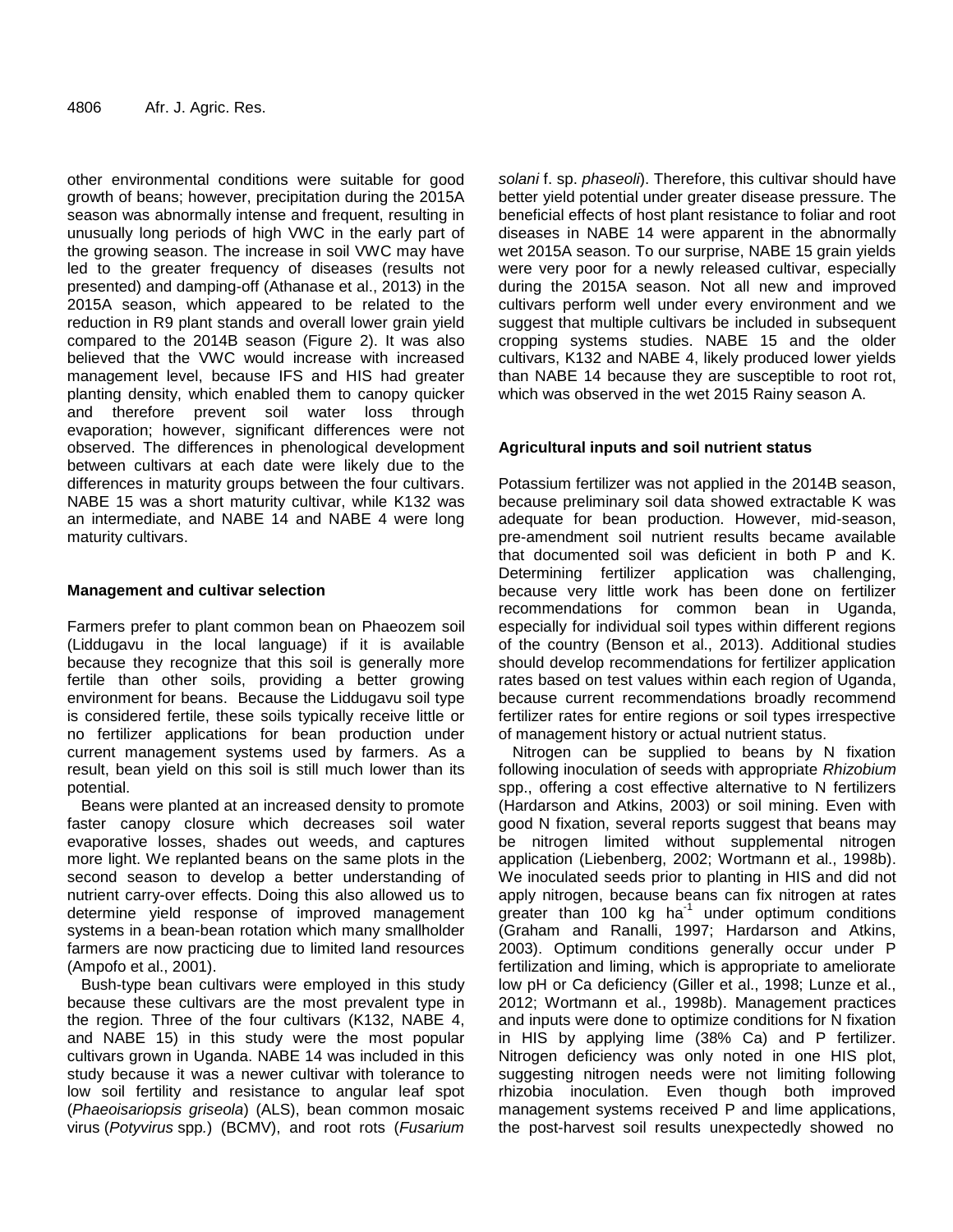differences in P or Ca concentrations compared to the pre-amendment soil results. This could be attributed to increased plant uptake or P being complexed by reactions in soil (Fungo et al., 2011).

#### **Pests and diseases**

Lower yields across management systems, cultivars, and the management system  $\times$  cultivar interaction were expected in the 2015A season, because our study was conducted on the same plots as the previous season. Disease prevalence was greater in the 2015A season which may have been due to the bean-bean rotation or the greater amounts of rain and increased number of rainy days compared to the 2014B season (Athanase et al., 2013). Increased frequency and amount of rain in the 2015A season may have also been the cause for the decreased presence of aphids (Weisser et al., 1997). Crop rotation can be an effective management practice to decrease disease pressure.

#### **Economic analysis**

Although the Economic Return to Land and Management (ERLM) results in this study did not consistently show an increase in net profits by increasing input levels, improved yields document there is great potential for increased profits with improved management systems if input costs decrease and/or grain prices increase. Uganda currently imports many of its agricultural inputs such as synthetic fertilizers, lime, herbicides, and other pesticides resulting in increased costs.

Improved management systems were more labor intensive due to the labor required for applying inputs, and if labor was hired it would represent approximately 50% of the total cost of production in this study. However, there is great variability in labor costs due to the inconsistency of prices between villages, field locations, presence or absence of weeds, relationship with farmers, and seasonal demand. The ERLM does not include the cost of labor in the economic analysis because most labor on smallholder farms in this region of Uganda is provided by members of the family. Furthermore, the opportunity cost for these family members is very low because there are very few opportunities for off-farm employment. Therefore, the ERLM was included in the economic analysis instead of the economic return to management.

A significant portion of the total production costs were from imported and expensive agricultural inputs, especially agricultural lime. With recent bean values, production costs, and production levels it may not always be profitable at this time for smallholder farmers to invest

in expensive agricultural inputs such as mineral fertilizers to replenish or maintain soil nutrient reserves or alleviate soil infertility (Nabhan et al., 1999). This is especially important in a region experiencing extensive changes in rainfall patterns in recent years, because these management systems may not recover the value of fertilizer or other inputs (Ojiem et al., 2014).

Regarding cultivar selection, the improved cultivar NABE 14 had the potential for greater returns than other bean cultivars due to its ability to produce higher yields under varying levels of fertility, moisture stress, and pest and disease pressure. Similar to our analysis for profitability, Broughton et al. (2003) compared newly released and older bean cultivars and reported profits increased 300 % or more with the use of improved cultivars in Central and South America. We hypothesized that improved bean cultivars could increase grain yields, especially under greater input levels and management practices. Our production results support conclusions from the Uganda Export Promotion Board (UEPB) (2005), which stated that higher input systems provided greater yields than subsistence bean management systems and low input systems. However, our ERLM results differ from those of the UEPB because we did not consistently show a greater return on investment as input and management levels increased, particularly for bean cultivars with low levels of resistance to diseases.

# **Conclusions**

Increasing management level and planting bean cultivars resistant to common bean diseases improved grain yield in both rainy seasons. The increase in yield was due to in the combination of planting arrangement and density, fertilizer application, and improved N fixation and weed and pest management. All inputs were obtained locally, except the rhizobia inoculant, suggesting that increased yields and profitability are obtainable by farmers, especially when utilizing NABE 14 under HIS. Our production results and economic analysis suggest that common bean production systems with increased use of agricultural inputs and improved pest management strategies are acceptable methods for farmers to alleviate constraints limiting bean production and profitability.

#### **Conflict of Interests**

The authors have not declared any conflict of interests.

#### **ACKNOWLEDGEMENTS**

The authors gratefully acknowledged the financial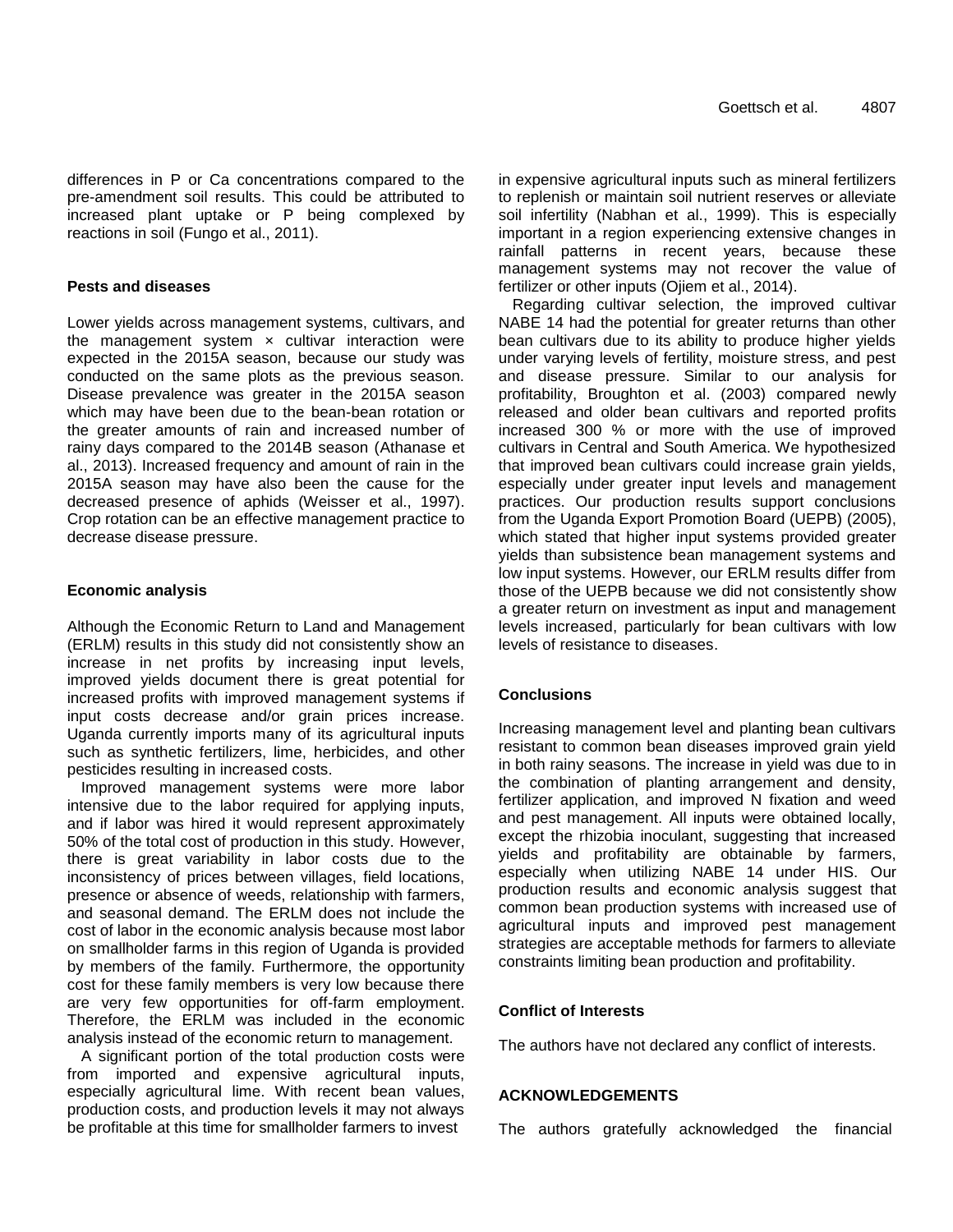support from USAID Feed the Future Legume Innovation Lab for Collaborative Research on Grain Legumes – project on 'Farmer Decision Making Strategies for Improved Soil Fertility Management in Maize-Bean Production Systems', US Borlaug Fellows in Global Food Security Program, and the Department of Agronomy at Iowa State University. We would like to acknowledge those who supported the collection and analyses of data, especially Molly Cavanaugh, Paul Otyama, John Lutaakome, the Mukiibi and Kiriibwa families, and the reviewers for their constructive comments. The views expressed in this paper are the authors' and do not necessarily reflect the views of USAID, US Borlaug Fellows in Global Food Security Program, or the authors' institutions.

#### **REFERENCES**

- Amijee F, Giller KE (1998). Environmental constraints to nodulation and nitrogen fixation of *Phaseolus vulgaris* L. in Tanzania. I. A survey of soil fertility, root nodulation and multi-locational responses to rhizobium inoculation. Afr. Crop Sci. J. 6(2):159–169.
- Ampofo JKO, Hollenweger U, Massomo SM, Ulicky E (2001). Participatory IPM development and extension: the case of bean foliage beetles in Hai, Northern Tanzania. Pan-African Bean Research Network (PABRA) Millennium Workshop, 28 May-1 June, Arusha, Tanzania, CIAT, Kampala. pp. 87-95.
- Amongi W, Nkalubo ST, Ochwo-Ssemakula M, Gibson P, Edema R (2014). Development of intermittent drought stress tolerant common bean genotypes in Uganda. Afr. Crop Sci. J. 22(4):303-315.
- Athanase C, Tenywa JS, Tenywa MM, Okiror JJ, Leonidas D, Mupenzi M, Augustine M (2013). Farmers' coping mechanisms for common bean production under water-logged soil conditions in Uganda-Rwanda border region. J. Environ. Sci. Eng. B. 2(1):46-52.
- Beebe S, Rao I, Devi M, Polania J (2014). Common beans, biodiversity, and multiple stress: Challenges of drought resistance in tropical soils. Crop Pasture Sci. 65(7):667-675.
- Beebe SE, Rao IM, Blair MW, Acosta-Gallegos JA (2013). Phenotyping common beans for adaptation to drought. Front. Physiol. 4:35 doi: 10.3389/fphys.2013.00035
- Bekunda MA, Nkonya E, Mugendi D, Msaky JJ (2002). Soil fertility status, management, and research in East Africa. East Afr. J. Rural Dev. 20(1):94–112.
- Benson T, Lubega P, Bayite-Kasule S, Mogues T, Nyachwo J (2013). The Supply of Inorganic Fertilizers to Smallholder Farmers in Uganda: Evidence for Fertilizer Policy Development. Uganda Strategy Support Program. IFPRI. Policy Note 16.
- Broughton, WJ, Hernández G, Blair M, Beebe S, Gepts P, Vanderleyden J (2003). Beans (*Phaseolus* spp.) – model food legumes. Plant Soil 252:55–128.
- Chianu JN, Chianu JN, Mairura F (2011). Mineral fertilizers in the farming systems of sub-Saharan Africa. A review. Agron. Sustain. Dev. 32(2):545-566.
- Esilaba AO, Nyende P, Nalukenge G, Byalebeka JB, Delve RJ, Ssali H (2005). Resource flows and nutrient balances for crop and animal production in smallholder farming systems in eastern Uganda. Agric. Ecosys. Dev. 109(3-4):192-201.
- FAO (1988). FAO/UNESCO Soil Map of the World. Revised Legend, with corrections and updates.
- Fungo B, Grunwald S, Tenywa M, Vanlauwe B, Nkedi-Kizza P (2011). Lunnyu soils in the Lake Victoria basin of Uganda: Link to toposequence and soil type. Afr. J. Environ. Sci. Technol. 5(1):15–24. Giller KE, Witter E, Corbeels M, Tittonell P (2009). Conservation

agriculture and smallholder farming in Africa: The heretics' view. Field Crops Res. 114(1):23-34.

- Giller KE, Amijee F, Brodrick SJ, Edje OT (1998). Environmental constraints to nodulation and nitrogen fixation of *Phaseolus vulgaris* L. in Tanzania. II. Response to N and P fertilizers and inoculation with rhizobium. Afr. Crop Sci. J. 6(2):171-178.
- Graham PH, Ranalli P (1997). Common bean (*Phaseolus vulgaris* L.). Field Crops Res. 53:131-146.
- Hardarson G, Atkins C (2003). Optimising biological N<sub>2</sub> fixation by legumes in farming systems. Plant Soil 252:41-54.
- Hardarson G, Bliss FA, Cigales-Rivero MR, Henson RA, Kipe-Nolt JA, Longeri L, Manrique A, Peña-Cabriales JJ, Pereira PAA, Sanabria CA, Tsai SM (1993). Genotypic variation in biological nitrogen fixation by common bean. Plant Soil 152:59-70.
- Jones A, Breuning-Madsen H, Brossard M, Dampha A, Deckers J, Dewitte O, Gallali T, Hallett S, Jones R, Kilasara M, Le Roux P, Micheli E, Montanarella L, Spaargaren O, Thiombiano L, Van Ranst E, Yemefack M, Zougmoré R (eds.) (2013). Soil Atlas of Africa. European Commission, Publications Office of the European Union, Luxembourg. 176 p.
- Kilimo Trust (2012). Development of Inclusive Markets in Agriculture and Trade (DIMAT): The Nature and Markets of Bean Value Chains in Communication Uganda. Communication in the Uganda. http://www.undp.org/content/dam/uganda/docs/UNDP%20Uganda\_P
- ovRed%20-%20Beans%20Value%20Chain%20Report%202013.pdf Liebenberg AJ (2002). Dry Bean Production. Directorate Agricultural Information Services, Department of Agriculture in cooperation with ARC-Grain Crops Institute. Department of Agriculture, Forestry and Fisheries, Republic of South Africa. [Online} Available at: <http://www.nda.agric.za/docs/drybean/drybean.pdf>
- Lunze L, Abang M, Buruchara R, Ugen MA, Nabahungu NL, Rachier GO, Ngongo M, Rao I (2012). Integrated Soil Fertility Management in Bean-Based Cropping Systems of Eastern, Central and Southern Africa. In Soil Fertility Improvement and Integrated Nutrient Management – A Global Perspective. (Eds J. K. Whalen). pp. 239- 272.
- Maingi JM, Shisanya CA, Gitonga NM (2001). Nitrogen fixation by common bean (*Phaseolus vulgaris* L.) in pure and mixed stands in semi-arid south-east Kenya. Eur. J. Agron. 14(1):1-12.
- Margaret N, Tenywa JS, Otabbong E, Mubiru DN, Ali T (2014). Development of common bean (*Phaseolus vulgaris* L.) production under low soil phosphorus and drought in Sub-Saharan Africa: A Review. J. Sust. Dev. 7(5):128-139.
- Mengel K, Kirkby EA (1980). Potassium in Crop Production. Adv. Agron. 33:59-110.
- Nabhan H, Mashali AM, Mermut AR (1999). Integrated soil management for sustainable agriculture and food security in southern and east Africa, Integrated soil management for sustainable agriculture and food security. FAO. Rome.
- Ojiem JO, Franke AC, Vanlauwe B, de Ridder N, Giller KE (2014). Benefits of legume–maize rotations: Assessing the impact of diversity on the productivity of smallholders in Western Kenya. Field Crops Res. 168:75-85.
- Oosterhuis DM, Loka DA, Kawakami EM, Pettigrew WT (2014). The physiology of potassium in crop production. Adv. Agron. 126:203- 333.
- SAS Institute Inc. (2013). SAS/STAT User's Guide. Version 9.4. SAS Institute Inc., Cary, NC, USA.
- Sinclair TR, Vadez V (2012). The future of grain legumes in cropping systems. Crop Pasture Sci. 63(6):501-512.
- Uganda Export Promotion Board (2005). Dry Beans: Product Profile No. 12. [Online] [http://s3.amazonaws.com/zanran\\_storage/www.ugandaexportsonline](http://s3.amazonaws.com/zanran_storage/www.ugandaexportsonline.com/ContentPages/2470693312.pdf) [.com/ContentPages/2470693312.pdf](http://s3.amazonaws.com/zanran_storage/www.ugandaexportsonline.com/ContentPages/2470693312.pdf)
- Ugen MA, Wien HC, Wortmann CS (2002). Dry bean competitiveness with annual weeds as affected by soil nutrient availability. Weed Sci. 50(4):530–535.
- USDA, NRCS (1999). Soil Taxonomy: A Basic System of Soil